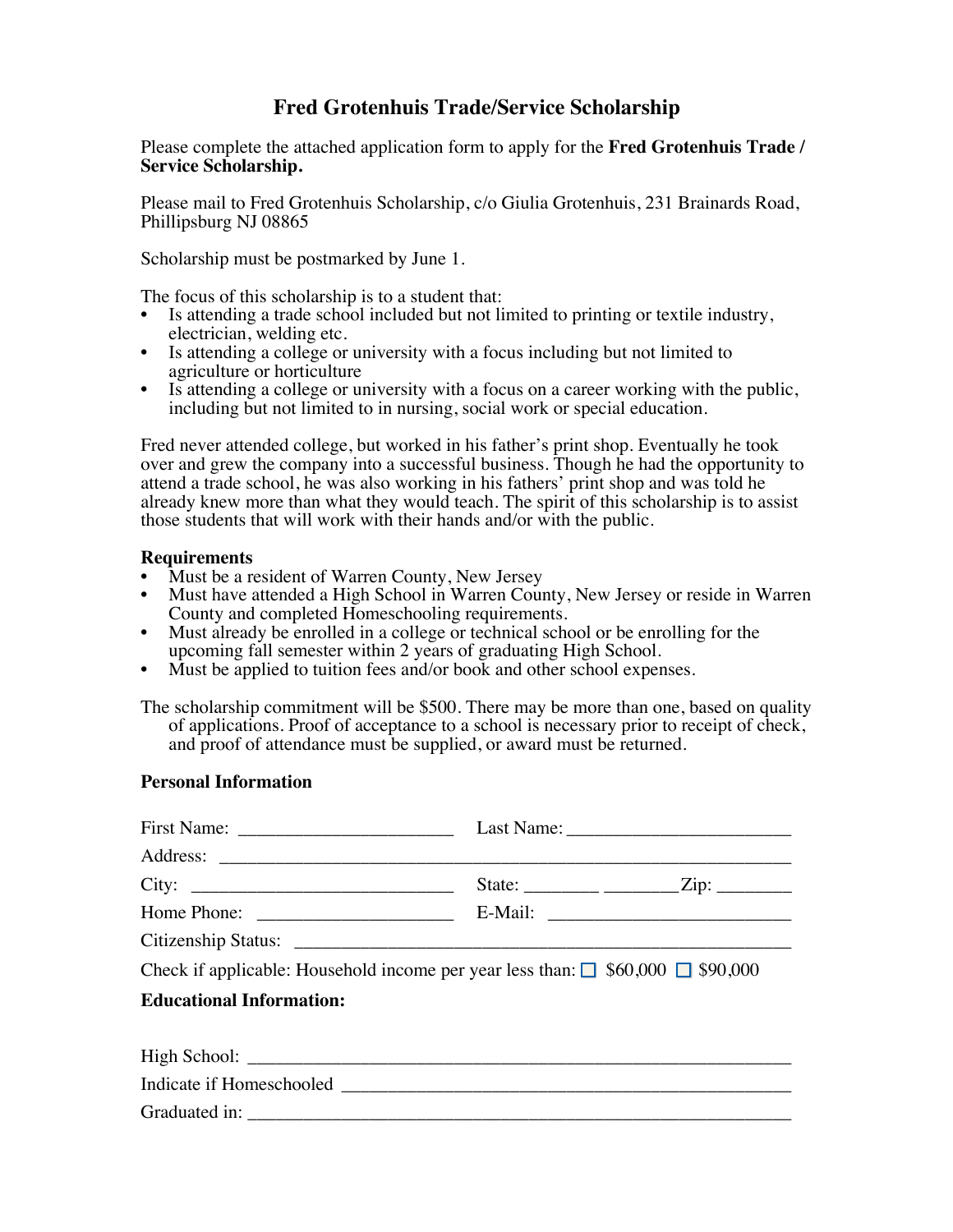| Employment Information, current and past, if applicable: _______________________ |  |  |  |                                                                                  |  |
|----------------------------------------------------------------------------------|--|--|--|----------------------------------------------------------------------------------|--|
|                                                                                  |  |  |  |                                                                                  |  |
| <b>Activity Roles and Responsibilities</b>                                       |  |  |  |                                                                                  |  |
|                                                                                  |  |  |  |                                                                                  |  |
|                                                                                  |  |  |  |                                                                                  |  |
|                                                                                  |  |  |  |                                                                                  |  |
|                                                                                  |  |  |  |                                                                                  |  |
|                                                                                  |  |  |  | ,我们也不能在这里的时候,我们也不能在这里的时候,我们也不能在这里的时候,我们也不能会不能在这里的时候,我们也不能会不能会不能会不能会不能会不能会不能会不能会不 |  |
|                                                                                  |  |  |  |                                                                                  |  |
|                                                                                  |  |  |  | <u> 1989 - Johann Stoff, amerikansk politiker (d. 1989)</u>                      |  |
|                                                                                  |  |  |  |                                                                                  |  |
|                                                                                  |  |  |  |                                                                                  |  |
|                                                                                  |  |  |  |                                                                                  |  |
|                                                                                  |  |  |  |                                                                                  |  |
|                                                                                  |  |  |  |                                                                                  |  |

A letter of reference should be submitted by someone other than a parent.

Please include name, contact information and relationship.

## **Essay Questions**

Describe your volunteer service and experiences; focusing on skills obtained within that service.